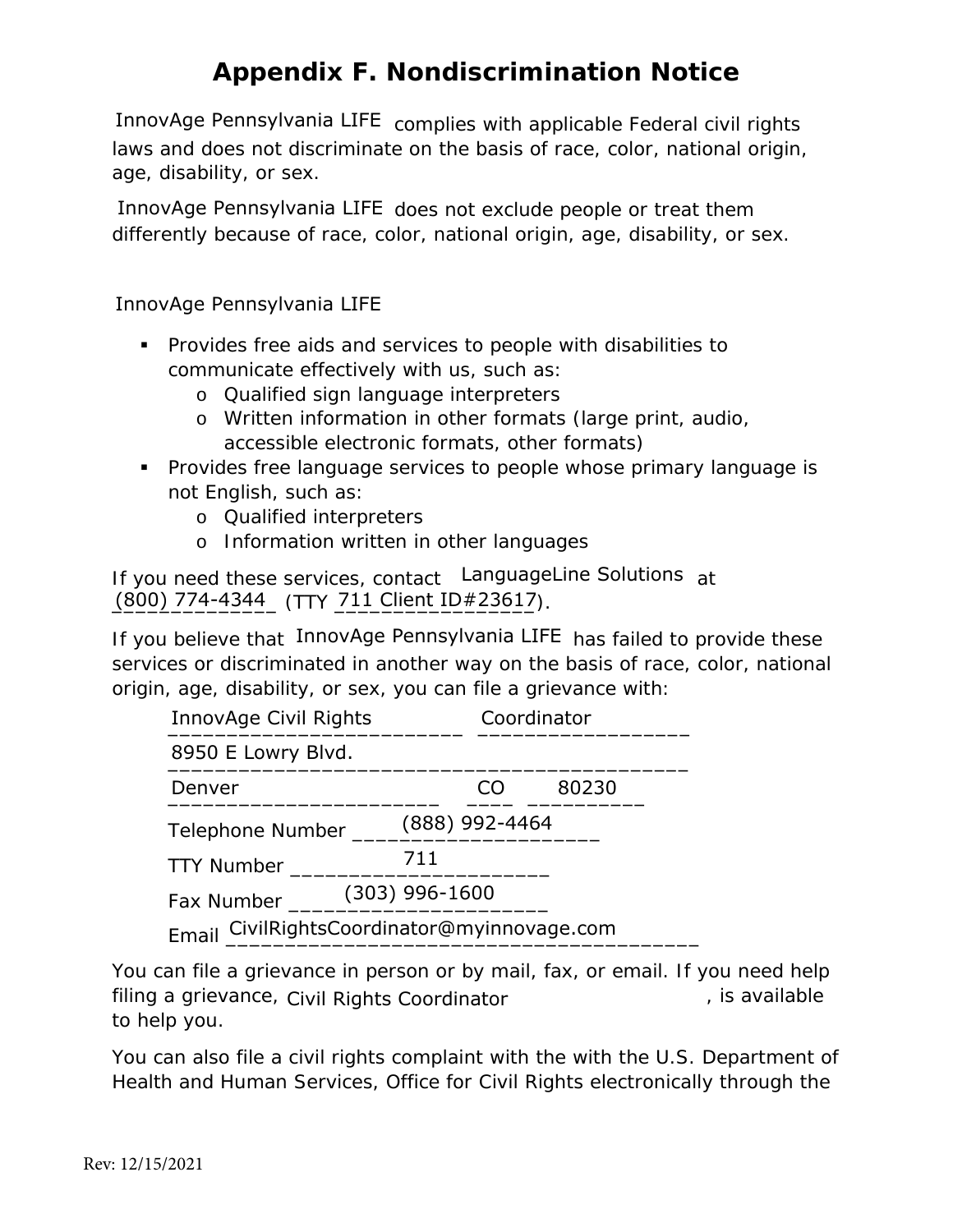Office for Civil Rights Complaint Portal, available at <https://ocrportal.hhs.gov/ocr/smartscreen/main.jsf> or by mail or phone at:

U.S. Department of Health and Human Services 200 Independence Avenue S.W. Room 509F, HHH Building Washington, DC 20201 Call: 1-800-368-1019 or 800-537-7697 (TDD)

Complaint forms are available at [https://www.hhs.gov/ocr/complaints/index.html.](https://www.hhs.gov/ocr/complaints/index.html)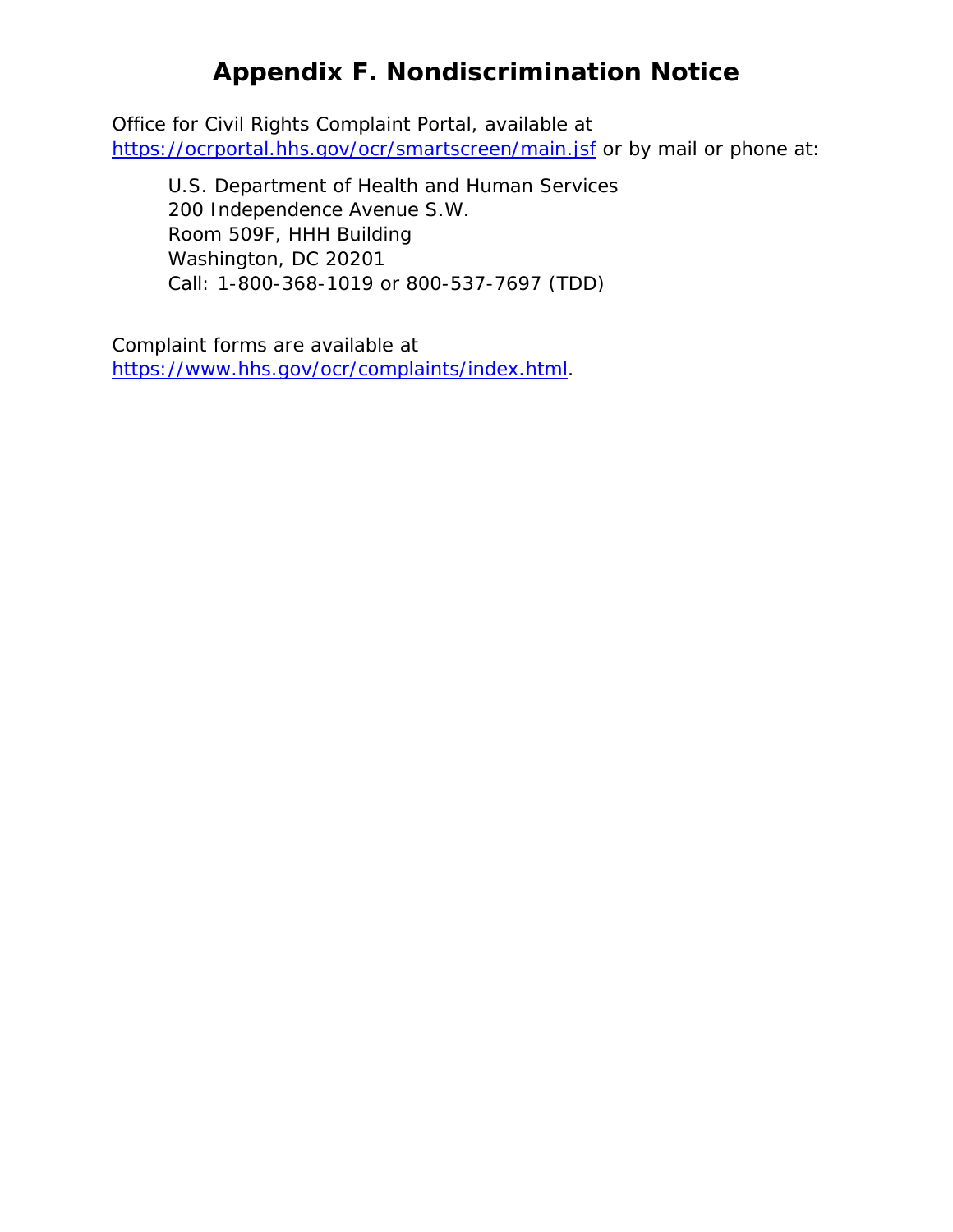**Español Spanish:** InnovAge PA LIFE cumple con las leyes federales de derechos civiles aplicables y no discrimina por motivos de raza, color, nacionalidad, edad, discapacidad o sexo. Español Spanish: InnovAge PA LIFE cumple con las leyes federales de derechos<br>civiles aplicables y no discrimina por motivos de raza, color, nacionalidad, edad, discapacidad c<br>sexo.<br>**繁體中文 Chinese:** InnovAge PA LIFE 遵守適用的

、膚色、民族血統、年齡、殘障或性別而歧視任何人。

**Tiếng Việt Vietnamese: InnovAge PA LIFE tuân thủ luật dân quyền hiện hành của** Liên bang và không phân biệt đối xử dựa trên chủng tộc, màu da, nguồn gốc quốc gia, độ tuổi, khuyết tật, hoặc giới tính.

Pусский Russian: InnovAge PA LIFE соблюдает применимое федеральное законодательство в области гражданских прав и не допускает дискриминации по признакам расы, цвета кожи, национальной принадлежности, возраста, инвалидности или пола.

**Deitsch PA Dutch:** InnovAge PA LIFE iss willich, die Gsetze (federal civil rights) vun die Owwerichkeet zu folliche un duht alle Leit behandle in der seem Weg. Es macht nix aus, vun wellem Schtamm ebber beikummt, aus wellem Land die Voreldre kumme sinn, was fer en Elt ebber hot, eb ebber en Mann iss odder en Fraa, verkrippelt iss odder net.

**한국어 Korean:** 은(는) 관련 연방 공민권법을 준수하며 인종, 피부색, 출신 국가, 연령, 장애 또는 성별을 이유로 차별하지 않습니다. 한국어 Korean: InnovAge PA LIFE

**Italiano Italian:** InnovAge PA LIFE enterpreed to the leggi federali vigenti in materia di diritti civili e non pone in essere discriminazioni sulla base di razza, colore, origine nazionale, età, disabilità o sesso.

 **:Arabic العربیة**

یلتزم بقوانین الحقوق المدنیة الفدرالیة المعمول بھا ولا یمیز على أساس InnovAge PA LIFE

العرق أو اللون أو الأصل الوطني أو السن أو الإعاقة أو الجنس.

**Français French:** InnovAge PA LIFE respecte les lois fédérales en vigueur relatives aux droits civiques et ne pratique aucune discrimination basée sur la race, la couleur de peau, l'origine nationale, l'âge, le sexe ou un handicap.

**Deutsch German:** InnovAge PA LIFE erfüllt geltenden bundesstaatliche Menschenrechtsgesetze und lehnt jegliche Diskriminierung aufgrund von Rasse, Hautfarbe, Herkunft, Alter, Behinderung oder Geschlecht ab. InnovAge PA LIFE

**ગુજરાતી (Gujarati): <sup>InnovAge PA LIFE** લાગુ પડતા સમવાયી નાગરિક અધિકાર</sup> કાયદા સાથે સુસંગત છે અને જાતિ, રંગ, રાષ્ટ્રીય મૂળ, ઉમર, અશક્તતા અથવા લિંગના આધારે ભેદભાવ રાખવામાં આવતો નથી.